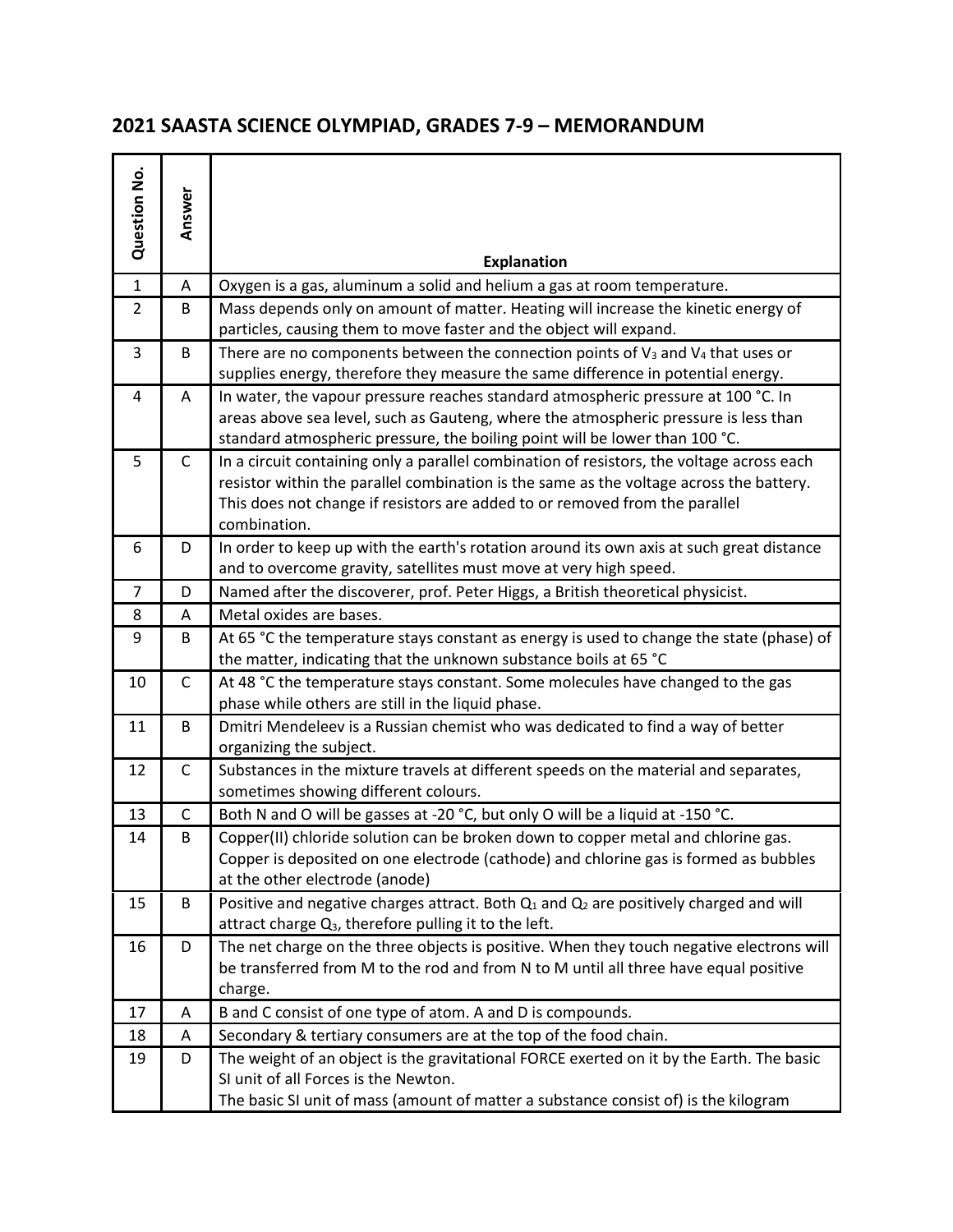| 20 | Α            | When a liquid is heated some molecules evaporates into the gas phase.                                              |
|----|--------------|--------------------------------------------------------------------------------------------------------------------|
| 21 | B            | Shorter, thicker wires have less resistance.                                                                       |
| 22 | C            | Charges must balance. $(2 x +3)$ cancels $(3 x -2)$                                                                |
| 23 | А            | N 78%, O 21%, CO <sub>2</sub> & other 2%                                                                           |
| 24 | Α            | Electrons are found outside the nucleus, while protons and neutrons are inside the                                 |
|    |              | nucleus.                                                                                                           |
| 25 | $\mathsf{C}$ | Double the amount of waves with halve the height.                                                                  |
| 26 | С            | Resistors in parallel split the current, not the voltage.                                                          |
| 27 | Α            | High temperature and low humidity enhances evaporation of water.                                                   |
| 28 | D            | Lime is a base and will gradually increase the pH to above 7.                                                      |
| 29 | Α            | Only negative electrons can be transferred. Anions are negatively charged.                                         |
| 30 | D            | The pre-fixes di- and tri- are only used in names of molecules consisting of non-metals.                           |
| 31 | B            | Metals (left) forms cations, non-metals (right) forms anions.                                                      |
| 32 | $\mathsf C$  | 30 minutes = $0,5$ hours                                                                                           |
|    |              |                                                                                                                    |
|    |              | speed (v) = $\frac{distance (d)}{time (t)} = \frac{60 km}{0.5 h} = 120 km/h$                                       |
| 33 | $\mathsf C$  | Animal cells do not have a cell wall or chloroplasts for photosynthesis.                                           |
| 34 | $\mathsf C$  | Energy is released when glucose reacts with oxygen to form carbon dioxide and water.                               |
|    |              | (aerobic means "in the presence of oxygen").                                                                       |
| 35 | Α            | Glucose is increased to provide more energy to cells through respiration.                                          |
| 36 | B            | Illustration must correspond with formulae.                                                                        |
| 37 | D            | Both Q and S has molecules consisting of 2 identical atoms.                                                        |
| 38 | $\mathsf C$  | UV light has highest energy and frequency.                                                                         |
| 39 | B            | Water enters via roots through xylem.                                                                              |
| 40 | B            | Data is transferred as pulses of Infra-red light                                                                   |
| 41 | Α            | Detergent containing basic ammonia                                                                                 |
| 42 | D            | Volume (V) = $1 \times b \times h = 4.0 \text{ cm} \times 1.0 \text{ cm} \times 2.0 \text{ cm} = 8.0 \text{ cm}^3$ |
|    |              |                                                                                                                    |
|    |              | Density (D) = $\frac{mass(m)}{volume(V)}$                                                                          |
|    |              |                                                                                                                    |
|    |              | $4.0 \frac{g}{cm^3} = \frac{mass (g)}{8.0 cm^3}$                                                                   |
|    |              | $mass = 4.0 \frac{g}{cm^3}$ x 8.0 cm <sup>3</sup> = 32.0 g                                                         |
|    |              |                                                                                                                    |
| 43 | C            | Angle between normal and refracted ray                                                                             |
| 44 | D            | Increase in temperature or light intensity will increase the rate of transpiration, but                            |
|    |              | humidity increase will decrease the rate. At high humidity the air is more saturated with                          |
|    |              | water vapour and evaporation slows down. When is temperature increased, the water                                  |
|    |              | molecules move faster, and the rate of evaporation from stomata is therefore much                                  |
|    |              | faster, causing an increase in the rate of transpiration of the plant. At high light                               |
|    |              | intensity, the rate of photosynthesis increases. As photosynthesis increases, the                                  |
|    |              | amount of stored glucose in the guard cells increases. This lowers the water potential of                          |
|    |              | the leaf (i.e. the contents of the leaf are less dilute). As the water potential decreases,                        |
|    |              | more water enters the guard cells making them more turgid. The turgor pressure of the                              |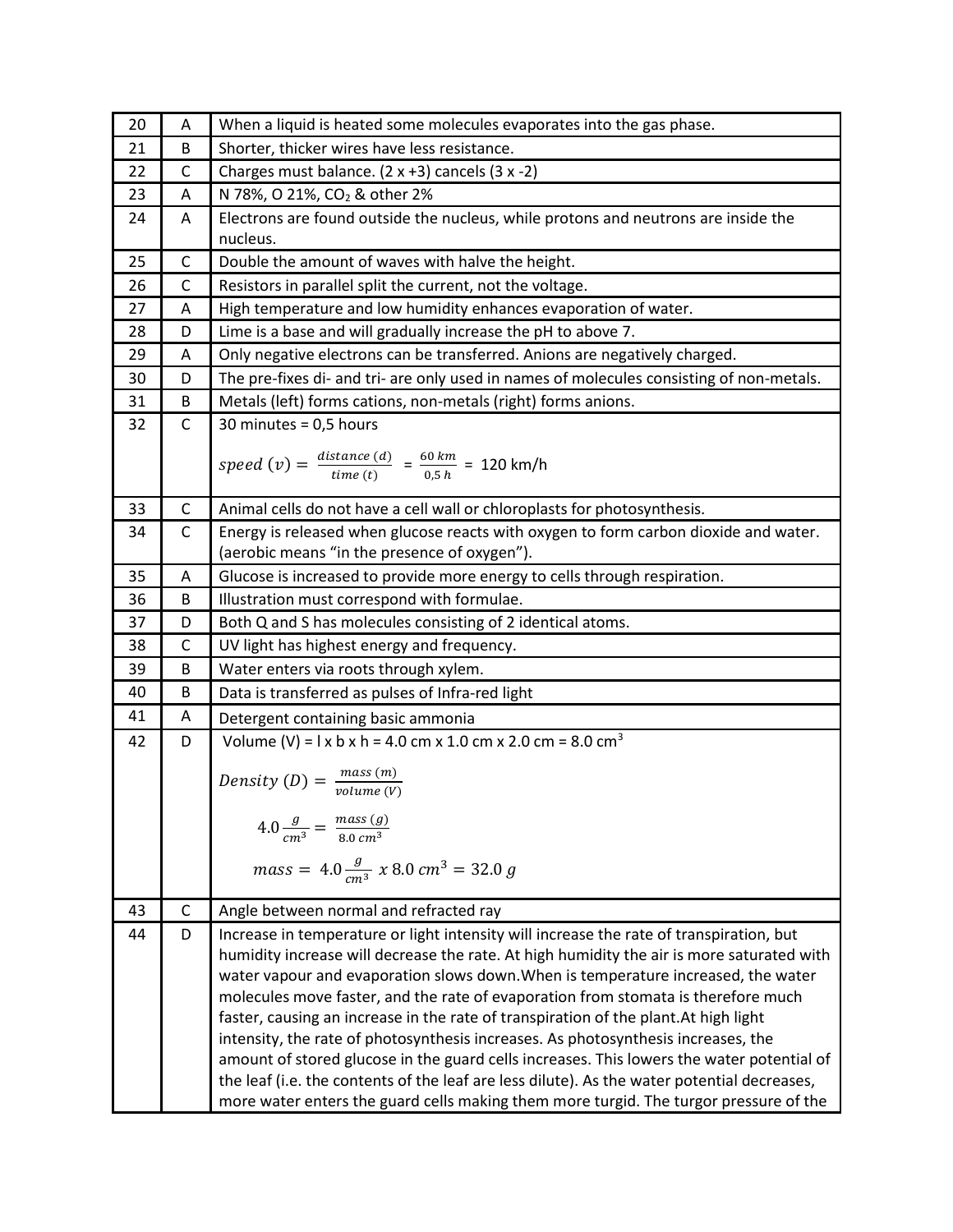|    |              | guard cells leads to an opening up of stomata, causing an increase in the rate of                                                                                       |
|----|--------------|-------------------------------------------------------------------------------------------------------------------------------------------------------------------------|
|    |              | transpiration of the plant.                                                                                                                                             |
| 45 | D            | Found to the right on the Periodic Table.                                                                                                                               |
| 46 | D            | Current in series circuit is the same everywhere.                                                                                                                       |
| 47 | B            | All organic fuels from crude oil consist of Carbon. Chlorine is used to purify drinking<br>water. Copper is a cheap conductor of electricity. Iodine kills bacteria.    |
|    | B            | 30 mm                                                                                                                                                                   |
| 48 |              | $Actual size =$<br>$\frac{m}{g} = 0.03$ mm                                                                                                                              |
| 49 | $\mathsf{C}$ | 1. The number of protons in the nucleus of the atom is equal to the atomic number (Z).                                                                                  |
|    |              | In this question we have number of protons = $17$                                                                                                                       |
|    |              | 2. The number of electrons in a neutral atom is equal to the number of protons.                                                                                         |
|    |              | Therefore, in this question, number of electrons = 17                                                                                                                   |
|    |              | 3. The mass number of the atom (M) is equal to the sum of the number of protons and                                                                                     |
|    |              | neutrons in the nucleus. In this question mass number = 38                                                                                                              |
|    |              | 4. The number of neutrons is equal to the difference between the mass number of the<br>atom (M) and the atomic number (Z). Hence, number of neutrons = $35 - 17 = 18$ . |
| 50 | $\mathsf{C}$ | Speed is represented on the y-axis. A horizontal line means no change in speed.                                                                                         |
| 51 | A            | Mass depends on amount of matter and does not change. Weight is influence by gravity                                                                                    |
|    |              | (g-force) and is larger on earth than on the moon.                                                                                                                      |
| 52 | $\mathsf{C}$ | Oxygen exist and react as a diatomic molecule, $O_2$ (if not bonded to another element).                                                                                |
|    |              | The correct formula for magnesium oxide is MgO (ratio 1:1). This eliminates options A                                                                                   |
|    |              | and B.                                                                                                                                                                  |
|    |              |                                                                                                                                                                         |
|    |              | Conservation of atoms: Chemical equations must be written as balanced chemical                                                                                          |
|    |              | equations. The total number and type of atoms of the reactants is the same as in the                                                                                    |
|    |              | products. This eliminates option D and proves option C to be correct.                                                                                                   |
|    |              | Conservation of atoms lead to the conservation of matter (mass). For option C (Adding                                                                                   |
|    |              | molecular mass of each atom on each side of the equation):                                                                                                              |
|    |              | Total mass of reactants: $(2 \times 24,3) + (2 \times 16,0) = 80,6$ g.                                                                                                  |
|    |              | Total mass of products: $2 \times 40,3 = 80,6$ g. For option D the mass of reactants vs products                                                                        |
|    |              | will differ.                                                                                                                                                            |
| 53 | C            | An ovum is the largest and the sperm the smallest cell in the human body. Sperm is                                                                                      |
|    |              | mobile while the ovum is unable to move. One ovum is produced monthly in the female                                                                                     |
|    |              | body while several million sperm are produced daily                                                                                                                     |
| 54 | C            | Brass is a mixture (alloy) of copper and zinc. Air consist of a mixture of gasses. Copper is                                                                            |
|    |              | a pure element. Iron oxide is a compound of Iron and oxygen.                                                                                                            |
| 55 | B            |                                                                                                                                                                         |
|    |              | $Cost = \frac{1200}{1000} \times 2 \times 1,5 = R \cdot 3.60$                                                                                                           |
|    |              |                                                                                                                                                                         |
| 56 | $\mathsf C$  | Chlorine is disinfectant, and is added to public water supplies to kill disease-causing                                                                                 |
|    |              | pathogens, such as bacteria, viruses etc.                                                                                                                               |
| 57 | A            | Low temperature and high pressure are required to liquefy gas to liquid. There is a lot                                                                                 |
|    |              | of space between the particles of a gas. On applying high pressure, the particles of gas                                                                                |
|    |              | move and get so close that they start attracting each other sufficiently forming a liquid.                                                                              |
|    |              | When gas is compressed too much, heat is produced, so it is necessary to cool it.                                                                                       |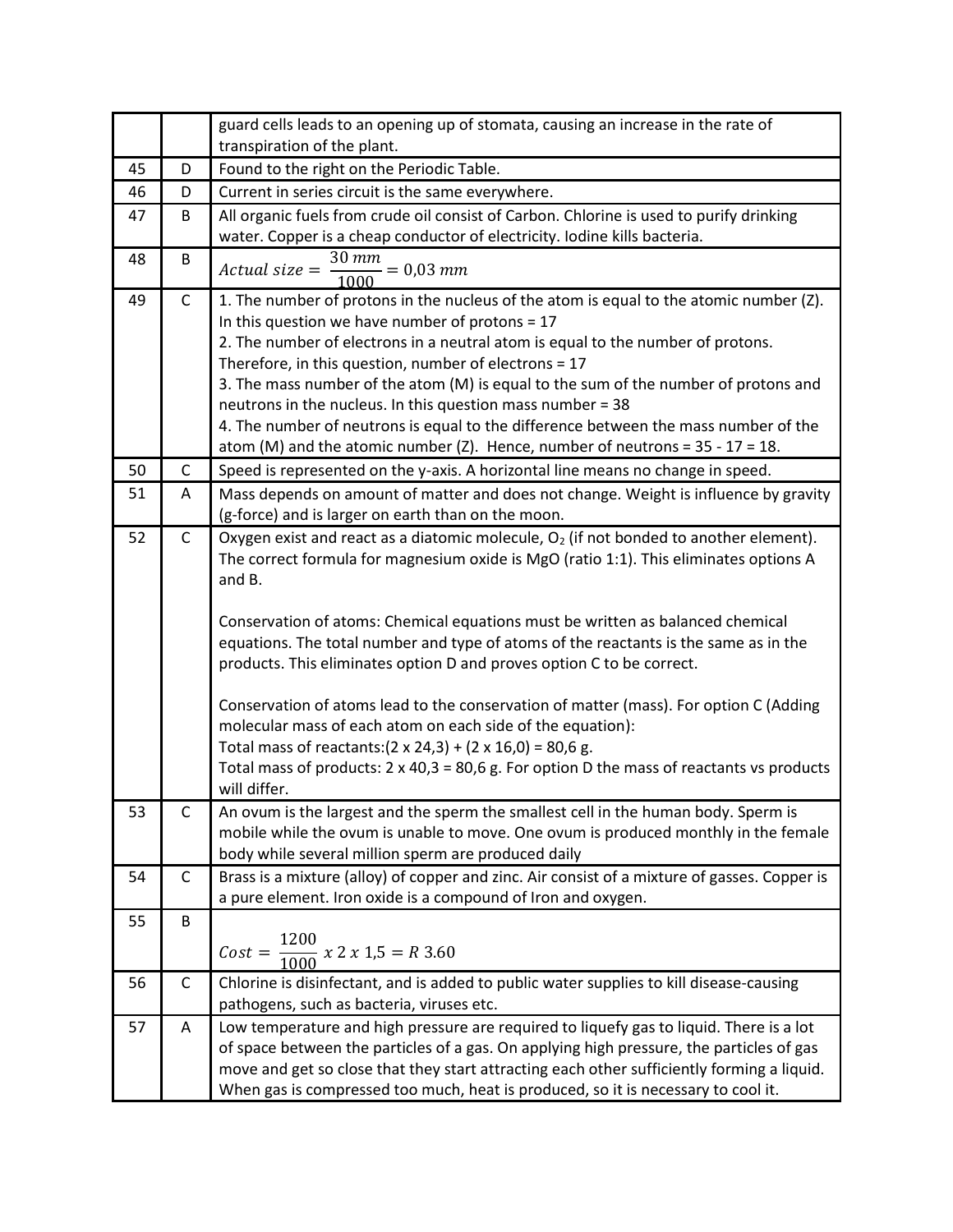|    |              | Cooling lowers the temperature of compressed gas and helps in liquefying it, Hence, a<br>gas can be liquefied by applying high pressure and lowering the temperature (cooling).                                                                                              |
|----|--------------|------------------------------------------------------------------------------------------------------------------------------------------------------------------------------------------------------------------------------------------------------------------------------|
| 58 | D            | Jupiter, Saturn, Uranus, and Neptune have rings. Saturn's rings are bright, wide, and<br>colourful.                                                                                                                                                                          |
| 59 | Α            | The independent variable is the factor that is manipulated (changed) during the<br>experiment. In this case increasing the amount of cells increases the potential<br>difference.                                                                                            |
| 60 | B            | The dependent variable is the factor that is measured during the experiment. In this<br>case, the current.                                                                                                                                                                   |
| 61 | D            | V and I increases proportionally. They are directly proportional to each other. The graph<br>must then be a straight line through the origin.                                                                                                                                |
| 62 | D            | Filtration: Filtrate runs through the filter and the residue stays behind.                                                                                                                                                                                                   |
| 63 | Α            | Satellites are faster when closer to the earth because gravity is stronger. Stronger<br>gravity means that the satellite needs to travel further in a fixed time to maintain its<br>altitude. Gravity weakens with altitude; hence, the satellites need to move more slowly. |
| 64 | D            | Haemoglobin is a protein in red blood cells that carries oxygen to your body's organs<br>and transports carbon dioxide back to your lungs. If your haemoglobin level is lower<br>than normal, it means you have a low red blood cell count. (anemia)                         |
| 65 | $\mathsf{C}$ | Water moves from lower solute concentration to where solute concentration is higher<br>from the beaker into the potato cells and through to the concentrated sugar solution.                                                                                                 |
| 66 | Α            | V of rock = V total - V water = $30 - 20 = 10$ ml                                                                                                                                                                                                                            |
| 67 | $\mathsf{C}$ | All are gasses. Only Argon is in group 18 (VIII) on the periodic table, known as the noble                                                                                                                                                                                   |
|    |              | gasses.                                                                                                                                                                                                                                                                      |
| 68 | A            | Carbon is a non-metal that can conduct electricity. Graphite (inside of a pencil) consist<br>of C-atoms.                                                                                                                                                                     |
| 69 | D            | Wire T short circuits (bypass) bulb X. The total resistance in the circuit decrease and the<br>current increases.                                                                                                                                                            |
| 70 | D            | All the products except glass are carbon based by-products of crude oil.                                                                                                                                                                                                     |
| 71 | A            | Alexander Fleming was a Scottish physician-scientist who was recognised for                                                                                                                                                                                                  |
|    |              | discovering penicillin. The simple discovery and use of the antibiotic agent has saved<br>millions of lives.                                                                                                                                                                 |
| 72 | D            | Table salt (NaCl) consist of only sodium ions and chlorine ions                                                                                                                                                                                                              |
| 73 | D            | $R_2$ is connected in parallel with $R_4$ and $R_5$ . $R_1$ is in the series part of the circuit.                                                                                                                                                                            |
| 74 | B            | Galileo was an Italian astronomer, physicist, mathematician, philosopher and inventor.<br>Among his inventions were telescopes, a compass and a thermometer.                                                                                                                 |
| 75 | A            | Salts consist of positive cations (metal ions) and negative anions (non-metal) packed<br>together in a crystal structure.                                                                                                                                                    |
| 76 | D            | The four newly discovered elements:<br>nihonium (atomic number 113), moscovium (atomic number 115), tennessine (atomic<br>number 117), and oganesson (atomic number 118).                                                                                                    |
| 77 | D            | Vitamin K is used by the body to help blood clot.                                                                                                                                                                                                                            |
| 78 | A            | An object has potential energy because of its position above its lowest point. It has<br>kinetic energy when it is moving. At A and - A, the pendulum has only potential energy.<br>At B it has only kinetic energy.                                                         |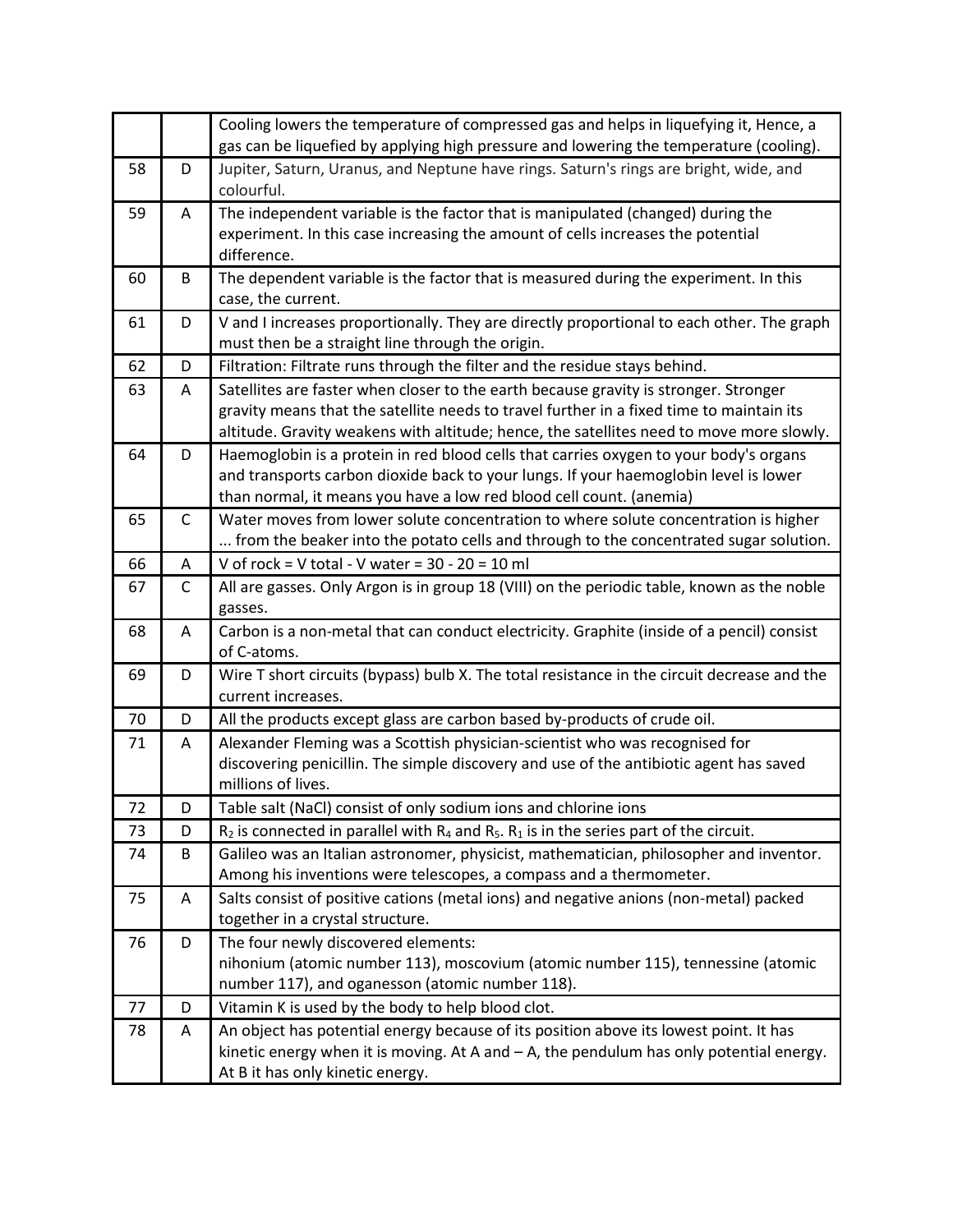| 79 | $\mathsf{C}$ | Distance for 1st 60 min = $45 \times 60/60 = 45$ km<br>Distance for last 20 min = $70 \times 60/60 = 25$ km                        |
|----|--------------|------------------------------------------------------------------------------------------------------------------------------------|
|    |              | Total distance = 75 km                                                                                                             |
| 80 | C            | The angle of incidence - between normal and incident ray. The angle of emergence -                                                 |
|    |              | between normal and emerging ray. The angle of deviation - between incident and                                                     |
|    |              | emerging ray.                                                                                                                      |
| 81 | Α            | Oil, ice and alcohol are less dense than water and will tend to float on top of water.                                             |
| 82 | $\mathsf{C}$ | Aluminum is ideal for aircraft manufacture because it is lightweight and                                                           |
|    |              | strong. Furthermore, aluminum has a high resistance to corrosion.                                                                  |
| 83 | $\mathsf{C}$ | Because $CO2$ is 1.67 times denser than air, it can be poured from one beaker to another.                                          |
|    |              | Although the gas is invisible, the beaker can be placed on a scale  the reading will                                               |
|    |              | increase as the gas is poured over.                                                                                                |
| 84 | В            | The average normal body temperature is generally accepted as 37°C. In science, 25 °C                                               |
|    |              | are used as room temperature for calculations.                                                                                     |
| 85 | D            | Styrofoam is not recyclable because not enough material is left after breaking it down<br>to make new products.                    |
| 86 | $\mathsf{C}$ | All are South African inventions except the telephone, discovered by Alexander Bell, an                                            |
|    |              | American Scientist.                                                                                                                |
| 87 | C            | Volume of cube = $1 \times b \times h = 1$ cm $\times$ 1 cm $\times$ 1 cm = 1 cm3                                                  |
| 88 | B            | A weight increase of 2 N results in a 4 cm increase in length  therefore a further                                                 |
|    |              | increase of 5 N will result in a length increase of 10 cm.                                                                         |
| 89 | D            | Density of X = $m/V$ = 30/20 = 1.5 g.cm <sup>-3</sup> Larger than density of water (1 g.cm <sup>-3</sup> ).                        |
|    |              | Density of W = $8/10 = 0.8$ g.cm <sup>-3</sup>                                                                                     |
|    |              | Density of $Z = 20/40 = 0.5$ g.cm <sup>-3</sup>                                                                                    |
|    |              | Density of Y = $27/30 = 0.9$ g.cm <sup>-3</sup>                                                                                    |
| 90 | A            | Order of EM-waves from lower to higher energy - Radio waves, microwaves, infrared                                                  |
|    |              | (IR), visible light, ultraviolet (UV), X-rays and gamma rays.                                                                      |
| 91 | A            | An acid reacts with metals to form a salt and hydrogen gas. Hydrogen gas explodes with<br>a popping sound when it burns in oxygen. |
| 92 | D            | Black holes can form when the center of a massive star collapses in upon itself. This                                              |
|    |              | collapse also causes a supernova, or an exploding star, that blasts part of the star into                                          |
|    |              | space.                                                                                                                             |
| 93 | D            | The amount atoms of each element that reacts must be the same on the side of the                                                   |
|    |              | products.                                                                                                                          |
| 94 | D            | The shorts cannot be white. A white short reflects all colours of light and would appear                                           |
|    |              | red in red light.                                                                                                                  |
| 95 | $\mathsf C$  | Only plants have chloroplasts for photosynthesis. Both plants and animals have                                                     |
|    |              | respiration in mitochondria of cells to release energy from glucose.                                                               |
| 96 | A            | The independent variable is the factor that is manipulated (changed) during the                                                    |
|    |              | experiment. In this case increasing the amount of bulbs.                                                                           |
| 97 | B            | The dependent variable is the factor that is measured during the experiment. In this                                               |
|    |              | case, the brightness of the bulbs.                                                                                                 |
| 98 | $\mathsf C$  | In order to for the investigation to be fair, only one variable (independent) at a time                                            |
|    |              | must be changed. All others must be kept constant. In this experiment the number of                                                |
|    |              | cells is a constant variable.                                                                                                      |